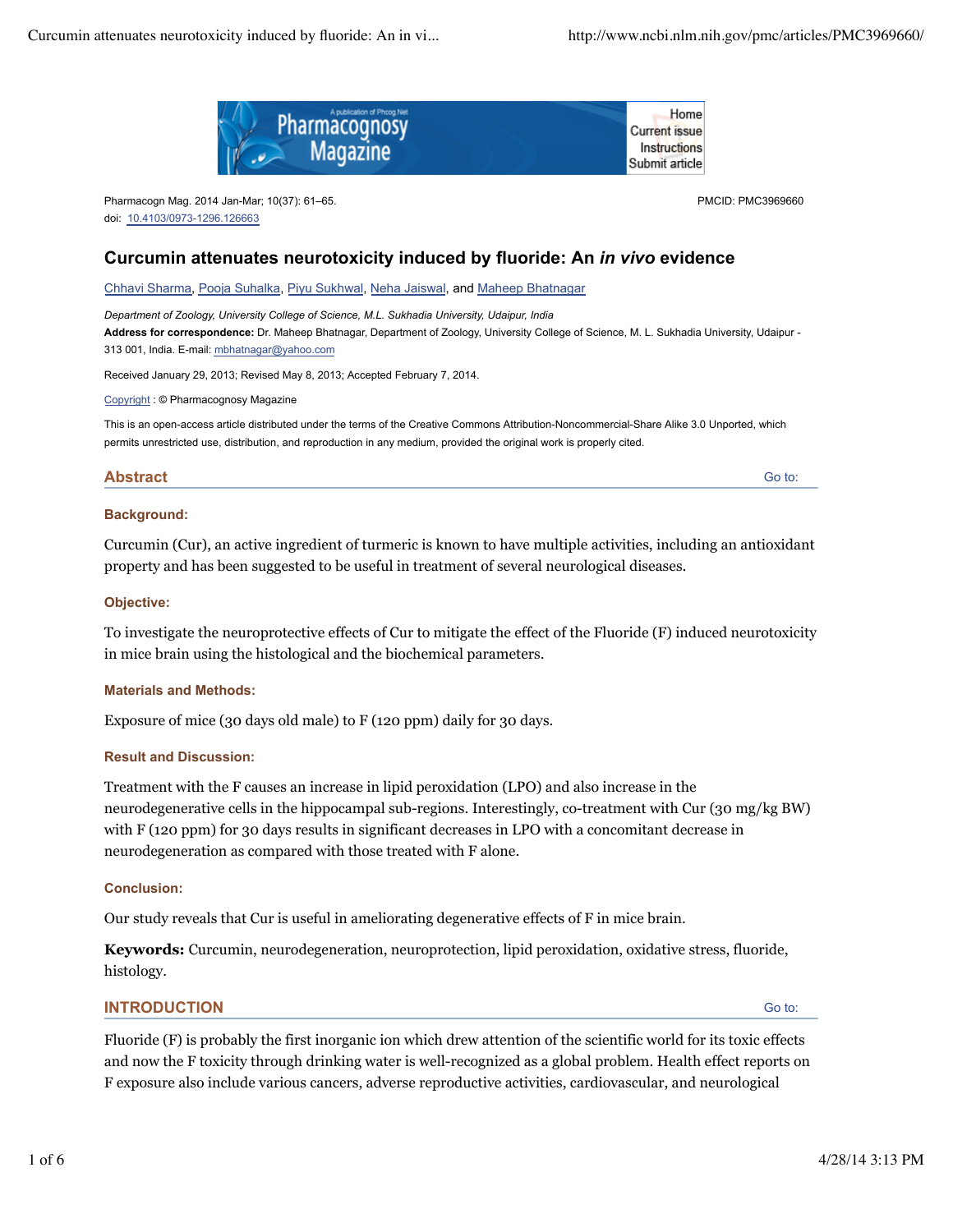diseases.[1,2] Major cause of F induced neurological diseases is excitotoxicity causing degeneration of neuron cell bodies in selective brain areas.[3,4,5] The process of neurodegeneration begins at the cellular level in which two main processes, oxidative stress, and excitotoxicity act relentlessly to inflict the majority of cell damage and death. Oxidative Stress can cause cellular damage and subsequent cell death mainly by apoptosis in neurodegeneration because the reactive oxygen species (ROS) oxidize vital cellular components such as lipids, proteins, and deoxyribonucleic acid;[6,7,8] therefore, the imbalance between intracellular ROS and antioxidant defense mechanisms results in oxidative stress that is harmful for neurons. F had obvious influence on phospholipid and fatty acid composition in brain cells of rats where lipid peroxidation (LPO) due to oxidative stress causes a decrease in total brain phospholipid content.[9] Thus, it is not surprising that oxidative stress is a common discussion point for neurodegenerative changes observed in fluorosis patients. Damage to neurons can reflect both an increase in oxidative processes and a decrease in antioxidant defenses. One proposed strategy for the treatment of neurodegenerative disorders that has gained considerable attention is the use of natural antioxidant agents since one common advantage of all these compounds is their human safety.[7] Curcumin (Cur) is an ancient Indian herb, which is extracted from the curry powder and has powerful antioxidant and anti-inflammatory properties.[10] It reacts with the free radical and can protect cell from singlet oxygen, hydroxyl radical, and superoxide radical damage. The increase in level of glutathione by Cur indicates its antioxidant property possibly by increasing the endogenous defense of the brain to combat oxidative stress.[11] Cur's neuroprotective role has recently been demonstrated during neuronal developmental  $[12]$  and adult hippocampal neurogenesis in fluoride intoxicated mice  $[13]$  and a biological activity that may enhance neuronal plasticity and repair.[13] Here, we investigated the possible protective effects of Cur, a herbal polyphenolic compound, with respect to F induced oxidative stress in hippocampal regions of mice brain.

## **MATERIALS AND METHODS**

Go to:

#### **Drug and chemicals**

Cur used in this study was purchased from Prolab marketing Ltd. All other chemicals used were purchased from the standard commercial suppliers and were of analytical grade.

#### **Animals**

Adult (one and half months), male, *Swiss Albino mice* weighing 30  $g \pm 5 g$  (BW) were used. Animals were divided into control and three experimental groups  $(I \text{ to III}: n = 7)$ . All experiments and protocols were approved by Institutional Animal Ethical Committee (IAEC Reg. No. 973/ac/06/CPCSEA). Animals were maintained in the laboratory as per international norms.

#### **Control group**

Group I: Control animals were given mice chow and F-free water ad-libitum for 30 days.

#### **Experimental groups**

Mice were randomly divided into three experimental groups and the dosages were selected on the basis of pilot studies conducted in our laboratory.

The treatments were given for 30 days to all the groups and the dosage are as follows:

| ٠ |  |  |
|---|--|--|
|   |  |  |

**Malondialdehyde (MDA) biochemical estimation**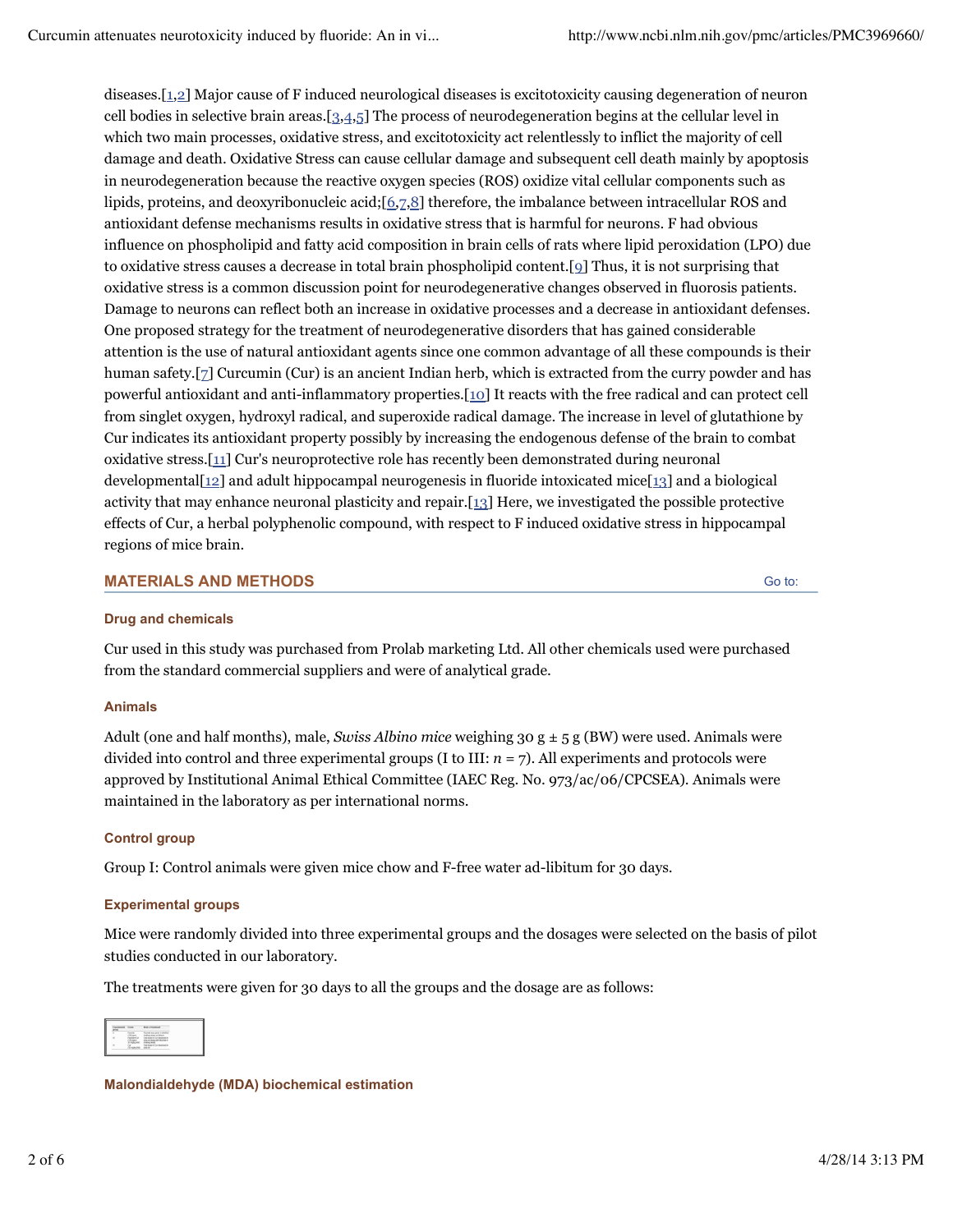MDA content in brain tissue was measured by using the protocol of Buege and Aust,[14] 1978. After 30 days, all the mice were weighed and sacrificed by cervical dislocation. The brain, was dissected out and placed on chilled glass plate, dried, and weighed. Brains were cut into two sagittal pieces with the help of surgical blade, and the hippocampus was dissected out under a stereomicroscope. The tissue was minced, and then homogenized in chilled 100 mM pH-7.2 phosphate buffer saline using a Teflon mechanical homogenizer. Samples were then diluted tenfold and the homogenate was spun at 10,000 rpm for 15 min and the supernatant was used for enzymatic assay. To 0.8 ml of supernatant, 1.2 ml of TCA-TBA-HCI (Trichloroacetic acid (TCA): 15% w/v, thiobarbituric acid (TBA) 0.375%, hydrochloric acid (HCl) 0.25 N) reagent was added and kept in boiling water bath for 10 min. After cooling 2.0 ml of freshly prepared 1 N NaOH was added. The absorbance of pink color obtained was measured at 535 nm against blank, which contained distilled water.

## **Calculation**

Molar extinction of MDA at 535 nm is  $1.56 \times 10^5$  /M/cm

 $V \times OD_{535} / 0.156 = 4 \times OD_{535} / 0.156 = 25.6 \times OD_{535}$  n moles/ml of homogenate

## **Statistical analysis**

The data were expressed as Mean ± SEM and comparisons of all groups were carried out using the ANOVA (one-way analysis) followed by turkey's post testpost-test. Data were analyzed by the prism software program (Graph pad software Inc.).

## **Cresyl violet studies**

Mice were anesthetized with ether vapors and perfused transcardially using a perfusion unit. The brains were dissected and overnight post fixation was carried out in 10% formaldehyde. Post fixed brains were washed in 0.01 M Phosphate buffer (pH-7.4), three changes of 30 min each. The brain was then dehydrated in graded series of alcohol i.e., 30%, 50%, 70%, 90% and absolute alcohol. This was followed by clearing in xylene. The brain was then impregnated with 2 changes of 50% paraffin in xylene in an oven set at 59.5°C, followed by two changes in melted paraffin at 59.5°C. The blocks were prepared with the help of Leuckhart's pieces and tissues were oriented to cut coronal sections. Coronal sections were cut serially at 10 **µ** thickness with rotary microtome. Sections were deparaffinized in xylene (two changes of 10 min each). The sections were hydrated to water through down a series of alcohol i.e., 100%, 90%, 70%, 50%, and 30%, 5 min in each grade. The sections were stained in Cresyl violet working solution for 2 min quickly washed in DW and air dried for 45 min in a dust free chamber. The sections were dehydrated in n-butanol, cleared in xylene and mounted in Distrentricresyl phosphate xylene (DPX). The brain of control and all the experimental mice were studied with the help of stereotaxic atlas of mice brain and neuronal counting were carried out.[15]

## **RESULT**

Go to:

## **MDA estimation**

The mean value of MDA content in brain homogenate showed significance (\*\*a, *P* < 0.001) increase in the MDA activity [Figure 1] in group II, and that of group III a significant decrease (\*\*b,  $P < 0.001$ ) was found, when compared to the control. Group IV (\*\*c, *P* < 0.001) shows the MDA concentration near to group I.



## Figure 1

Effect of Fluoride (F) and Curcumin (Cur) on Malondialdehyde content of mice Brain. Data represented as mean  $\pm$  SD,  $P < 0.001^{**}$ , no sign = non-significant. On comparing control to Group F (\*\*a) and F + Cur (\*\*b); F to Group  $F + Cur$  (\*\*b) ...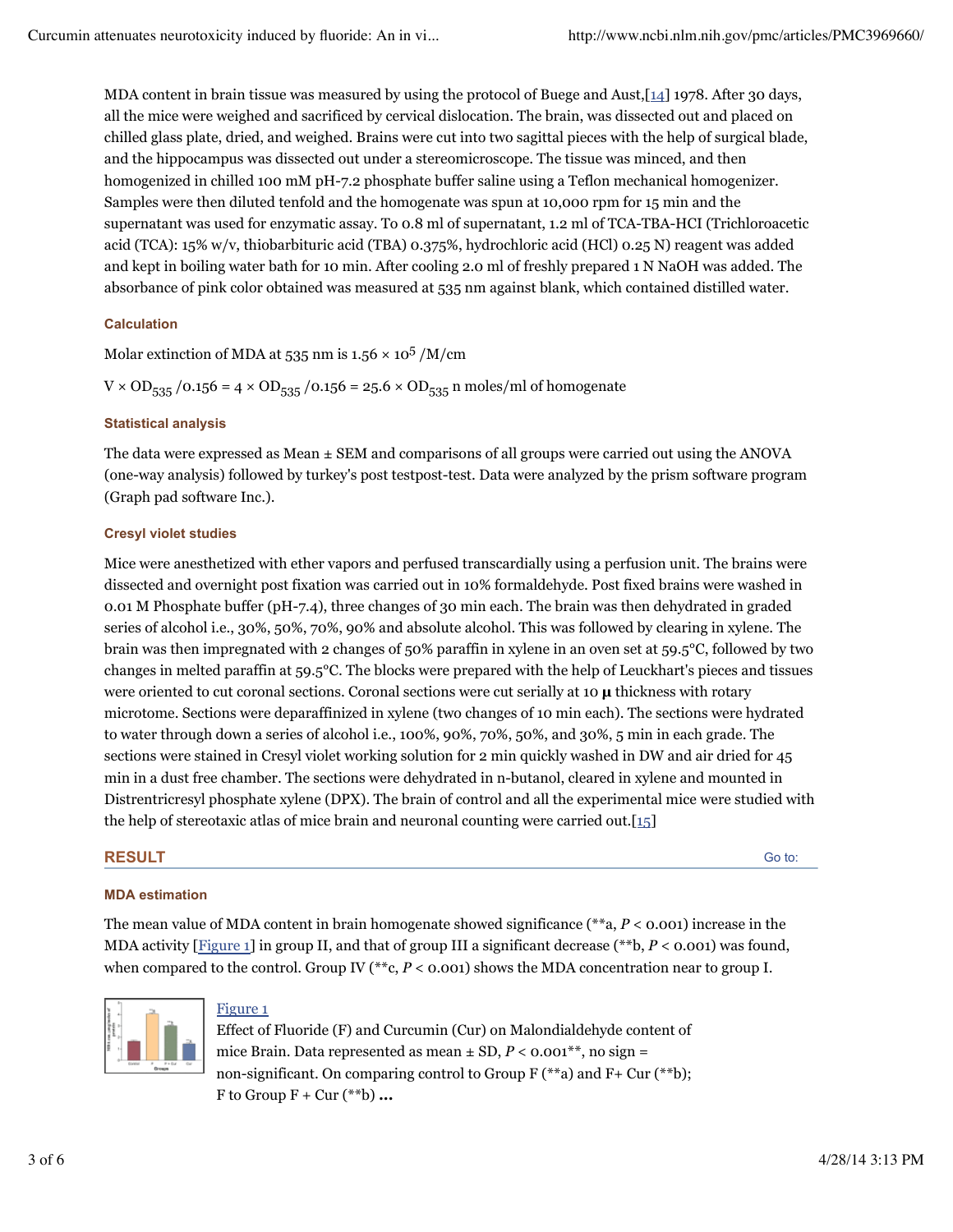### **Cresyl violet staining and cell counting**

Sections of (Cornu Ammonis area 1)CA1, (Cornu Ammonis area 2) CA3, and (Dentate gyrus) DG region of group I showed optimal sized, pyramidal shaped neuronal cells with a continuous cell membrane [Figure 3]. The cells were closely grouped together to form a band. Group II show extensive degeneration, which appeared to have bursted and lost their shapes, the number of viable cells have been decreased significantly (*P* < 0.05) [ Figure 2] whereas, significant  $(P < 0.05)$  increase in the viable cell number was found in group III animals. The morphological structure and number of cells of group IV were found comparable to group I.



## Figure 2

Effect of Fluoride (F) and Curcumin (Cur) on Neuronal viability. Data represented as Mean  $\pm$  SE ( $P < 0.05$ )<sup>\*\*</sup>, No sign = No significance. On comparing control to F Group (\*\*a) and  $F + Cur$  (\*\*b); F Group to  $F +$ Cur  $(*\ast b)$  and Cur  $(*\ast c)$ 



## Figure 3

Photomicrographs demonstrating (Cornu Ammonis) CA1, CA3 and Dentate gyrus region of Hippocampus showing Cresyl violet staining in Control, 120 ppm fluoride (F), Curcumin (Cur) and  $F +$  Cur treated group

## **DISCUSSION**

Go to:

A number of studies and animal experiments indicate that the involvement of free radicals, LPO, and altered antioxidant defense systems are thought to play a key role in the toxic effects of F.[3] In our study, we found that MDA content in brain tissue was increased, this could be associated with peroxidation of membrane phospholipids and thus accumulation of MDA. F may cross the blood brain barrier, accumulate in mice hippocampal neuron cell bodies and initiates cascade of reactions which increases the oxidative stress that causes an increase in MDA content of brain tissue, which is an end product of LPO.[16] On the other hand, a distinctive decrease in MDA level was observed after Cur treatment, compared to group treated with  $F.[17]$ This can be correlated with the fact that this phytochemical is capable of quenching oxygen free radicals such as superoxide anions and hydroxyl radicals, which are important for the initiation of LPO.[18]

At cytological level, neurodegenerative changes have been reported from our laboratory.[19] Although earlier studies on F intoxication and mental disability were observed in fluorosis patients, but these studies were not fully supported with experimental evidences. Recent studies from our laboratory[20,21] reported first time that F causes severe neurodegenerative changes in brain particularly in the hippocampus and cerebral cortex. Treatment with F (120 ppm) for 1 month cause significant degeneration in cells of the hippocampus of mice brain.[22] These neurodegenerative changes are observed as dark cells, pyknotic cell, 5% cells showed reduced size and few cells showed small or shrunken nucleus in CA1, CA3, and DG region of the hippocampus [Figure 3] ] and in these regions, various degenerative changes were observed. Even the number of neuronal cells counted in a specific region was less in F group animals as compared to control group [Figure 2]. In group III decrease in neurodegenerative effects were observed. it is evident by presence of fewer dark cells, cells with distorted shape etc., A significant increase in viable neuronal cell count was found when the results were compared with the group II.[23] Cresyl violet staining of Cur group clearly showed control pattern of cellular morphology and distribution. Thus Cur protects the neuronal cell bodies in hippocampal area, offering neuroprotection.[24] Furthermore, we have first time reported that co-treatment of Cur (30 mg/kg B.W.) along with F (120 ppm) for 30 days, can lower the risk of degeneration caused due to F.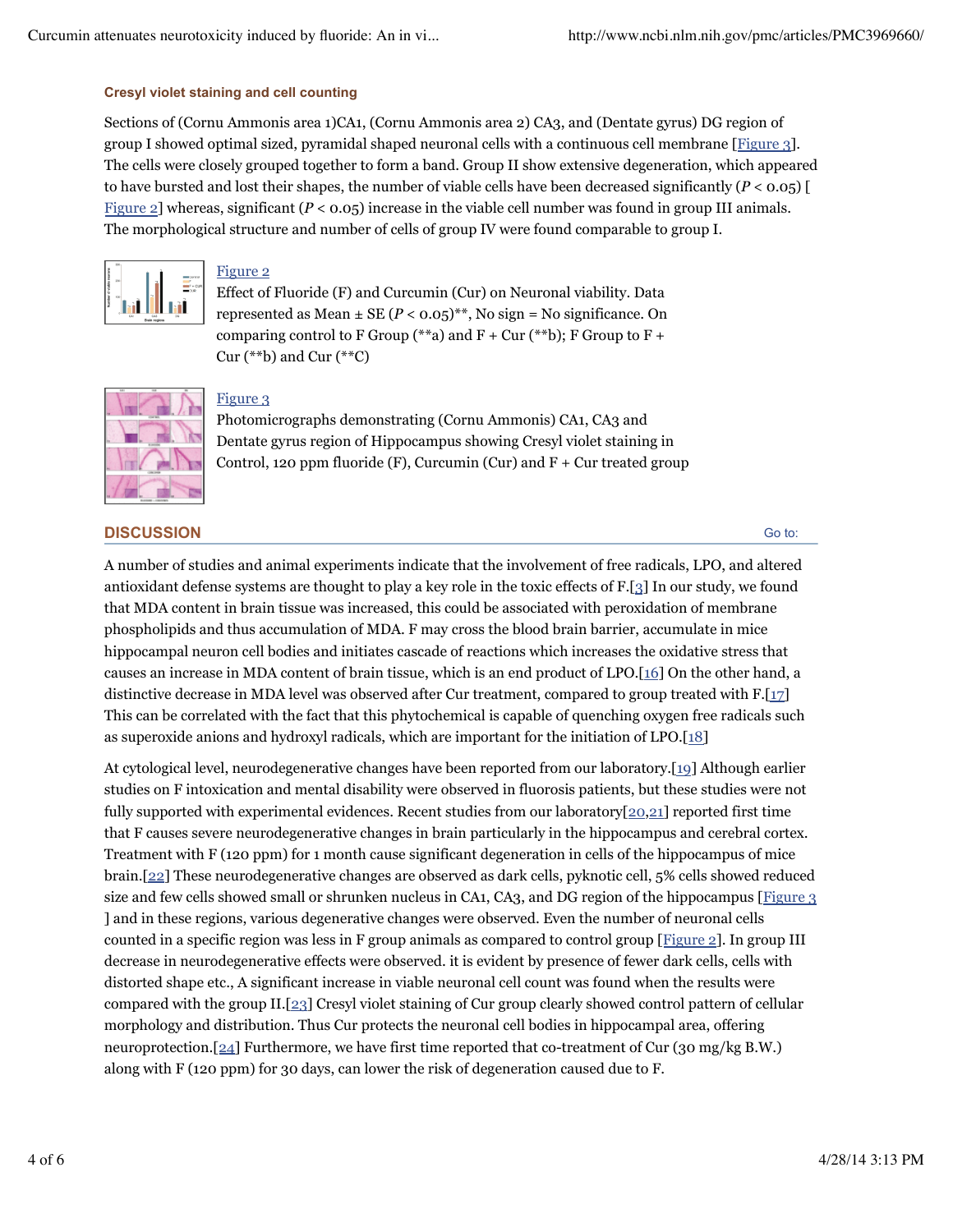# **CONCLUSION**

Our study thus demonstrate that daily single dose of 120 ppm F result in highly significant increases in the LPO as well as neurodegenerative changes in neuron cell bodies of selected hippocampal regions. Supplementation with curcumin significantly reduce the toxic effect of F to near normal level by augmenting the antioxidant defense through its scavenging property and provide an evidence of having therapeutic role against oxidative stress mediated neurodegeneration.

# **AKNOWLEDGMENT**

The authors are thankful to the University Grants Commission, New Delhi for providing a research grant under the UGC-SAP program. Financial assistance was provided to Prof. Maheep Bhatnagar (Coordinator-SAP) under research thrust area–Neurobiology, Gene, and Genomics.

# **Footnotes**

**Source of Support:** Nil

**Conflict of Interest:** None declared.

# **REFERENCES**

1. Bhatnagar M, Rao P, Bhatnagar C, Bhatnagar R. Trace element concentration in various tissues following fluoride administration to female mice. Indian J Exp Biol. 2003;41:652–4. [PubMed]

2. Dhar V, Bhatnagar M. Physiology and toxicity of fluoride. Indian J Dent Res. 2009;20:350–5. [PubMed]

3. Blaylock RL. Exitotoxicity: A possible central mechanism in fluoride neurotoxicity. Fluoride. 2004;37:301–14.

4. Zhang M, Wang A, Xia T, He P. Effects of fluoride on DNA damage, S-phase cell-cycle arrest and the expression of NF-kappaB in primary cultured rat hippocampal neurons. Toxicol Lett. 2008;179:1–5. [PubMed]

5. Narayanaswamy M, Piler MB. Effect of maternal exposure of fluoride on biometals and oxidative stress parameters in developing CNS of rat. Biol Trace Elem Res. 2010;133:71-82. [PubMed]

6. Bradford F, Gupta S. A review of antioxidant and Alzheimer's disease. Ann Clin Psychiatry. 2005;37:269–86.

7. Aliev G, Obrenovich ME, Reddy VP, Shenk JC, Moreira PI, Nunomura A, et al. Antioxidant therapy in Alzheimer's disease: Theory and practice. Mini Rev Med Chem. 2008;8:1395–406. [PMC free article] [PubMed]

8. Hsiung GY, Feldman HH. Pharmacological treatment in moderate-to-severe Alzheimer's disease. Expert Opin Pharmacother. 2008;9:2575-82. [PubMed]

9. Shen X, Zhang Z, Xu X. Influence of combined iodine and fluoride on phospholipid and fatty acid composition in brain cells of rats. Wei Sheng Yan Jiu. 2004;33:158–61. [PubMed]

10. Calabrese V, Butterfield DA, Stella AM. Nutritional antioxidants and the heme oxygenase pathway of stress tolerance: Novel targets for neuroprotection in Alzheimer's disease. Ital J Biochem. 2003;52:177–81. [PubMed]

11. Ghoneim AI, Abdel-Naim AB, Khalifa AE, El-Denshary ES. Protective effects of curcumin against ischaemia/reperfusion insult in rat forebrain. Pharmacol Res. 2002;46:273–9. [PubMed]

12. Basha PM, Madhusudhan N. Pre and post natal exposure of fluoride induced oxidative macromolecular

Go to:

Go to:

Go to: